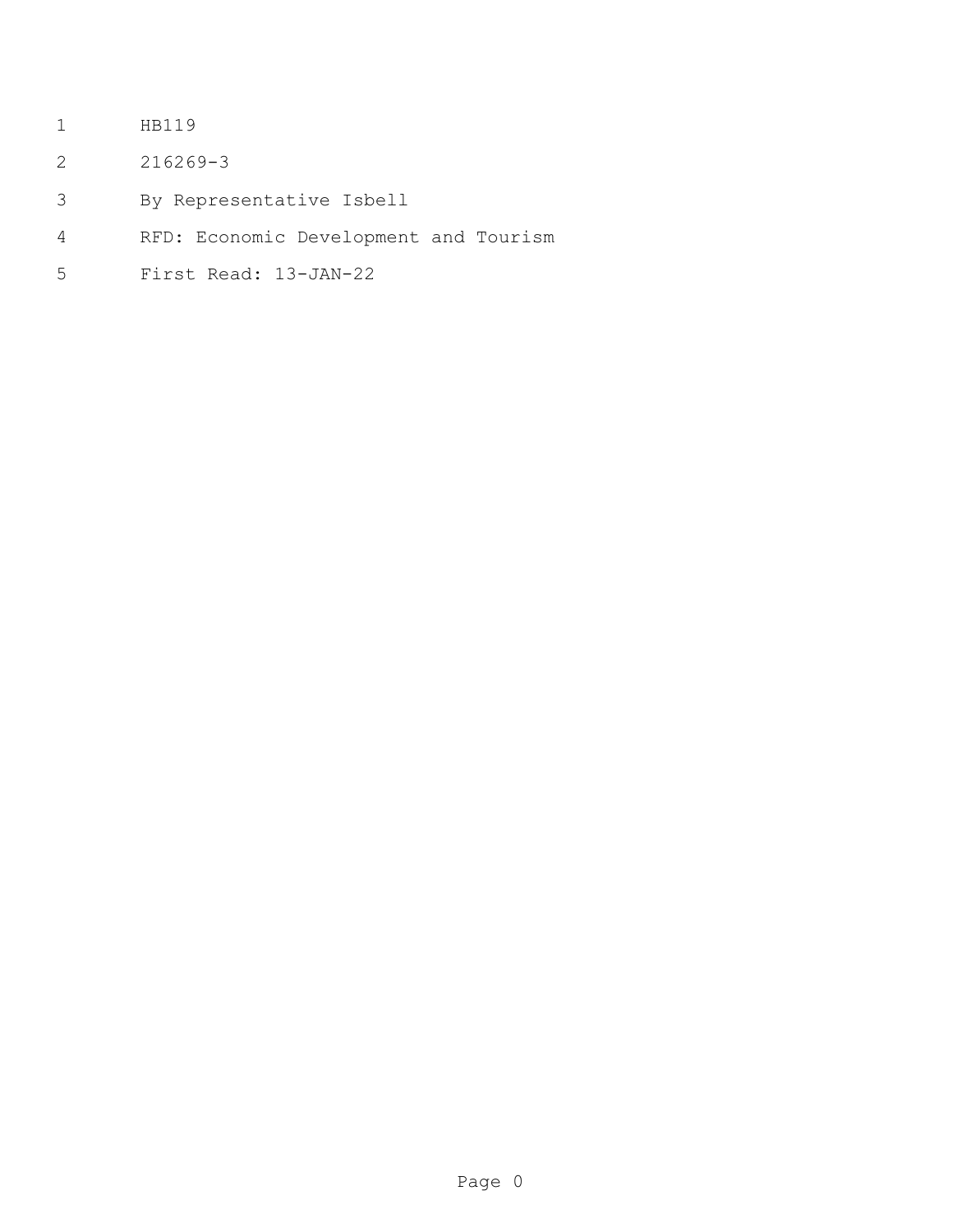HB119

ENROLLED, An Act,

 Relating to alcoholic beverages; to allow a retailer licensed to sell beer or wine for off-premises consumption to use a drive-through or walk-up window for the purchase of beer and wine; to allow a retailer licensed to sell alcoholic beverages for on-premises consumption, off-premises consumption, or both, to sell alcoholic beverages using curbside pick-up or takeout services with certain restrictions; and to require the Alcoholic Beverage Control Board to adopt rules.

BE IT ENACTED BY THE LEGISLATURE OF ALABAMA:

 Section 1. (a) Any retailer licensed to sell beer or wine for off-premises consumption by the Alcoholic Beverage Control Board may contain facilities for the sale of beer or table wine, or both, by means of a "drive-up," "walk-up," or "drive-thru" window or other type of exterior access. Any employee handling beer or wine at the "drive-up," "walk-up," or "drive-thru" window must be 21 years of age or older.

 (b) Any sale made pursuant to subsection (a) shall be subject to all existing federal, state, and local laws, 22 rules, and regulations for the sale of alcoholic beverages.

 (c) Not later than January 1, 2023, the board shall adopt rules to implement this section.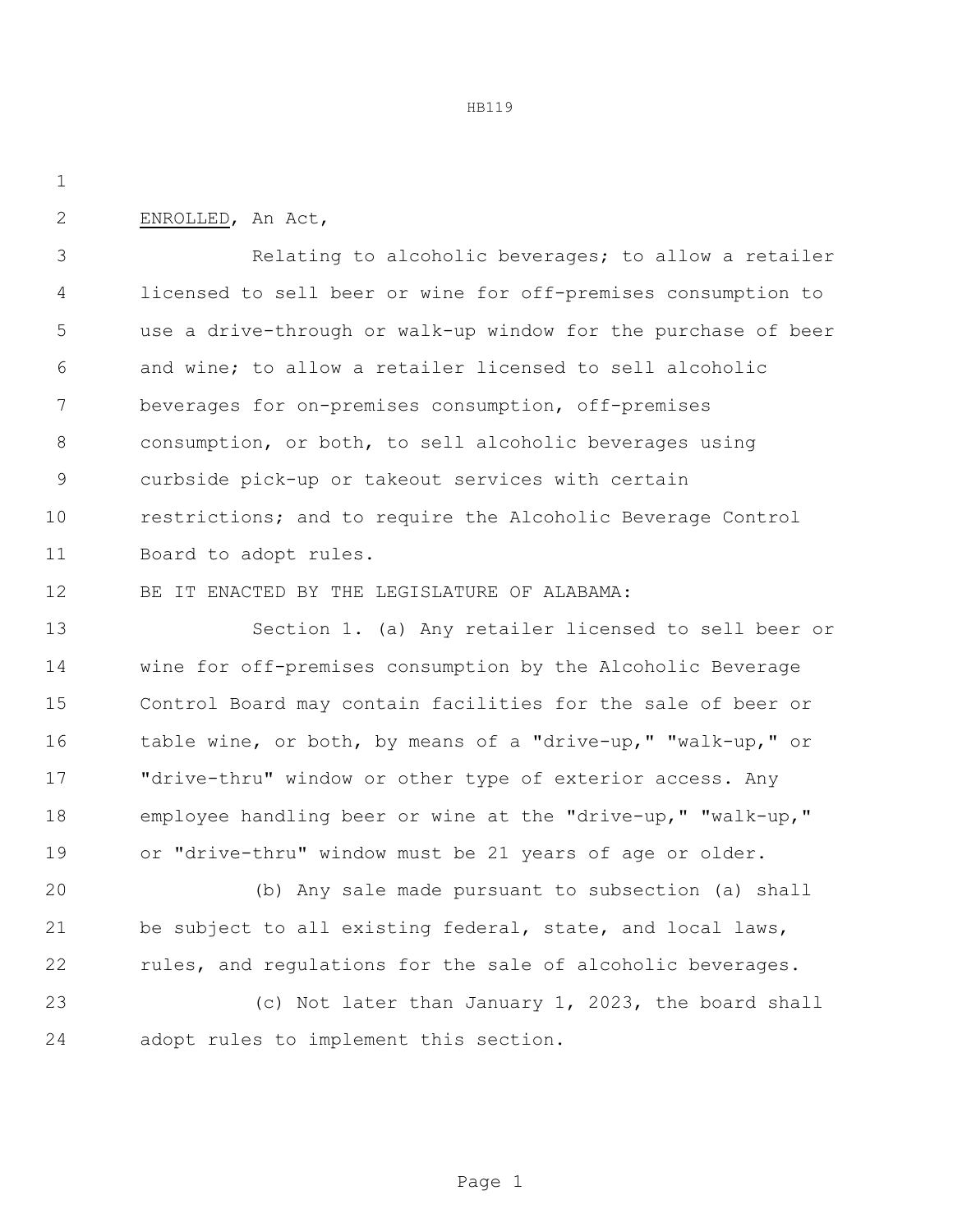HB119

| $1\,$        | Section 2. (a) A licensee of the Alcoholic Beverage            |  |  |
|--------------|----------------------------------------------------------------|--|--|
| $\mathbf{2}$ | Control Board who holds a license that allows the sale of      |  |  |
| 3            | alcoholic beverages for on-premises consumption or for         |  |  |
| 4            | off-premises consumption, or both, may sell alcoholic          |  |  |
| 5            | beverages, for off-premises consumption only, using curbside   |  |  |
| 6            | pick-up or takeout services.                                   |  |  |
| 7            | (b) All alcoholic beverages sold pursuant to this              |  |  |
| 8            | section must be in sealed, unopened containers and as follows: |  |  |
| $\mathsf 9$  | (1) Liquor may be sold in any size bottle, provided            |  |  |
| 10           | the total amount of liquor sold may not exceed one liter per   |  |  |
| 11           | customer.                                                      |  |  |
| 12           | (2) Table wine may be sold in any size bottle,                 |  |  |
| 13           | provided the total amount of table wine sold may not exceed    |  |  |
| 14           | 1500 milliliters per customer.                                 |  |  |
| 15           | (3) Beer may be sold in any packaging and in any               |  |  |
| 16           | size container, provided the total amount of beer sold may not |  |  |
| 17           | exceed 288 ounces. Draft beer may be sold only in areas where  |  |  |
| 18           | draft sales are authorized and sealing requirements are met.   |  |  |
| 19           | (c) Any employee handling alcoholic beverages for a            |  |  |
| 20           | pick-up or takeout order must be 21 years of age or older and  |  |  |
| 21           | must verify that the recipient is 21 years of age or older.    |  |  |
| 22           | (d) The licensee is responsible for complying with             |  |  |
| 23           | all other laws of Title 28, Code of Alabama 1975, and rules    |  |  |
| 24           | adopted by the board thereunder.                               |  |  |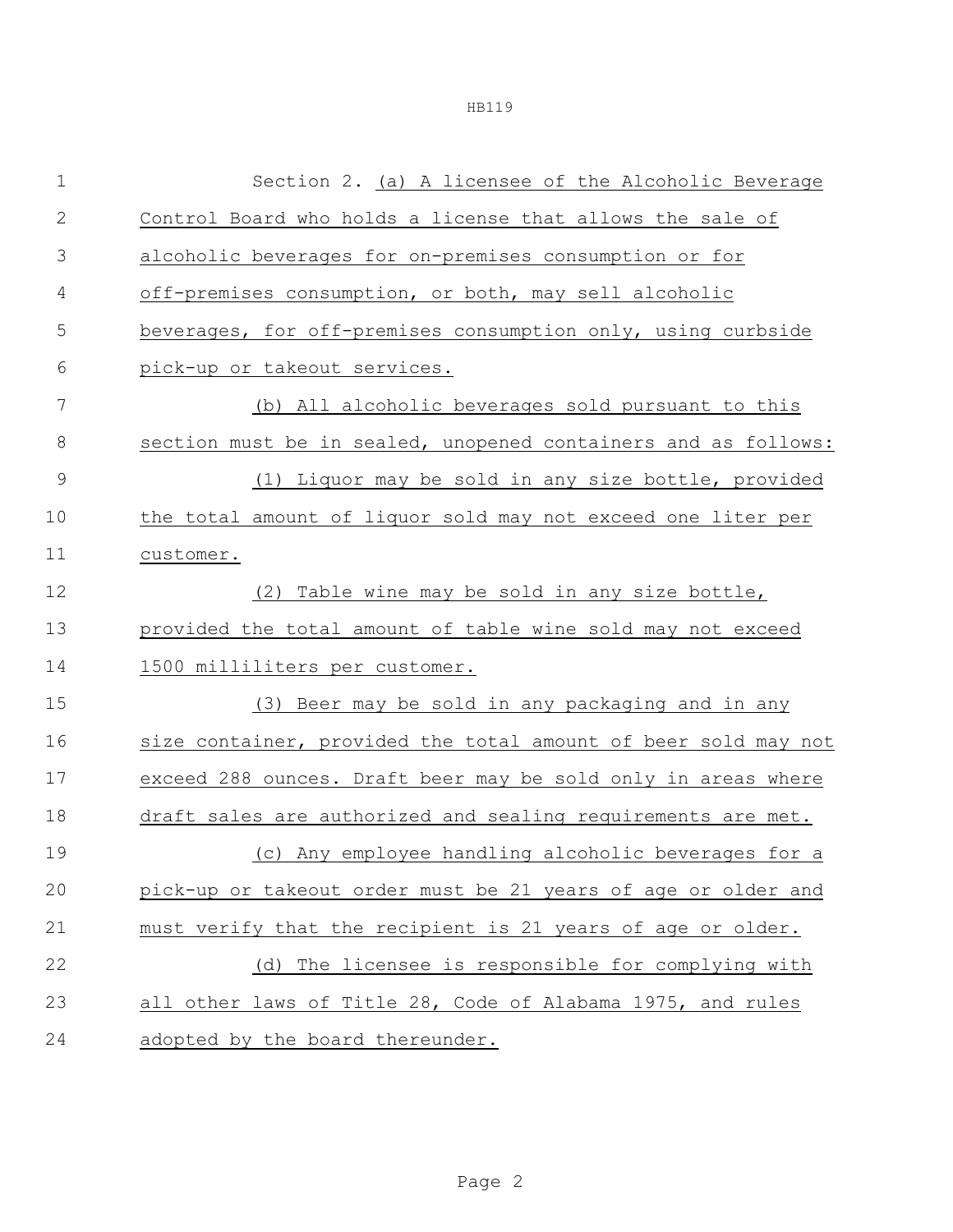1 Section 3. This act shall become effective July 1, 2 2022, following its passage and approval by the Governor, or 3 its otherwise becoming law.